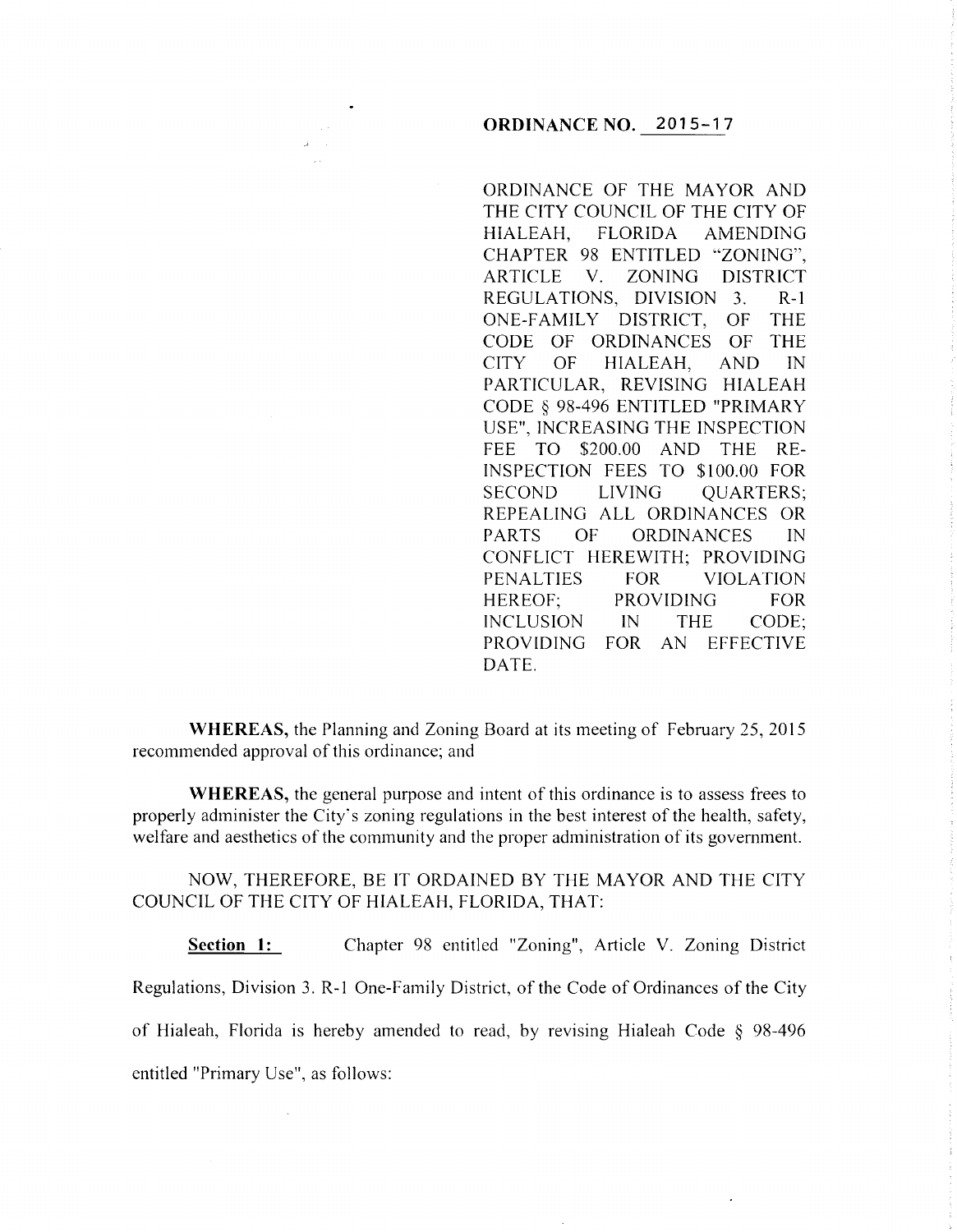#### **Chapter 98**

## ZONING

\* \* \*

### **ARTICLE V. ZONING DISTRICT REGULATIONS**

 $\ast$   $\ast$   $\ast$ 

DIVISION 3. R-1 ONE-FAMILY DISTRICT

**Sec. 98-496. Primary use.** 

 $\ast$   $\ast$   $\ast$   $\ast$ 

(b) *Exception.* 

 $\ast$   $\ast$   $\ast$   $\ast$ (2) *Application.* The property owner shall apply to the planning division to obtain permission for second living quarters. The property owner shall complete an application, together with a  $\frac{$25.00}{$200.00}$  inspection fee, with a copy of a current homestead exemption receipt, floor plan of the layout of the interior of the residence and a site plan sketch of the property including the location where personal motor vehicles will be parked on the paved areas within the property, and sufficient documentary proof, such as a passport or birth certificate, to demonstrate the required family relationship between the property owner and the occupants of the second living quarters. If the property owner does not possess a current homestead exemption receipt, the city shall confirm the status of the homestead exemption from a review of the county tax rolls. If the city approves the second living quarters, then the city shall charge a waste collection fee of  $1\frac{1}{2}$  times the single household residential rate.

(3) *Renewal.* Each year after the city approves the second living quarters, on or before the anniversary date of the first approval, the property owner shall renew the approved second living quarters for an additional year, upon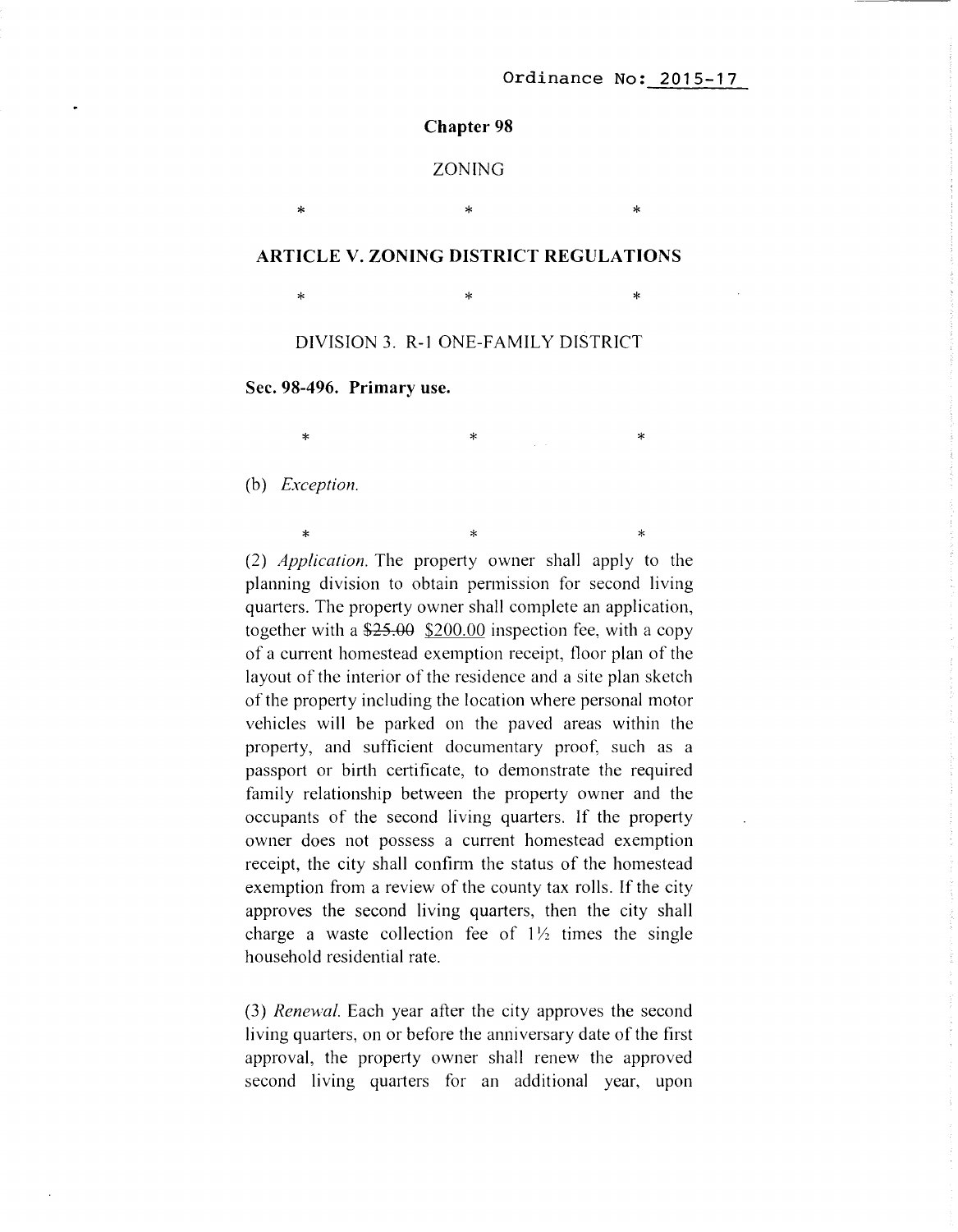reinspection of the premises and payment of a \$25.00 \$100.00 reinspection fee.

\* \* \* \* \* \*

#### **Section 2: Repeal of Ordinances in Conflict.**

All ordinances or parts of ordinances in conflict herewith are hereby repealed to the extent of such conflict.

#### **Section 3: Penalties.**

Every person convicted of a violation of any provision of the Code or any ordinance, rule or regulation adopted or issued in pursuance thereof shall be punished by a civil penalty not to exceed \$500.00 within the discretion of the court or administrative tribunal having jurisdiction. Each act of violation and each day upon which any such violation shall occur shall constitute a separate offense. In addition to the penalty prescribed above, the City may pursue other remedies such as abatement of nuisance, injunctive relief, administrative adjudication and revocation of licenses or permits.

#### **Section 4: Inclusion in Code.**

The provisions of this ordinance shall be included and incorporated in the Code of Ordinances of the City of Hialeah, as an addition or amendment thereto, and the sections of this ordinance shall be renumbered to confonn to the uniform numbering system of the Code.

#### **Section 5: Severability Clause.**

If any phrase, clause, sentence, paragraph or section of this ordinance shall be declared invalid or unconstitutional by the judgment or decree of a court of competent jurisdiction, such invalidity or unconstitutionality shall not affect any of the remaining phrases, clauses, sentences, paragraphs or sections of this ordinance.